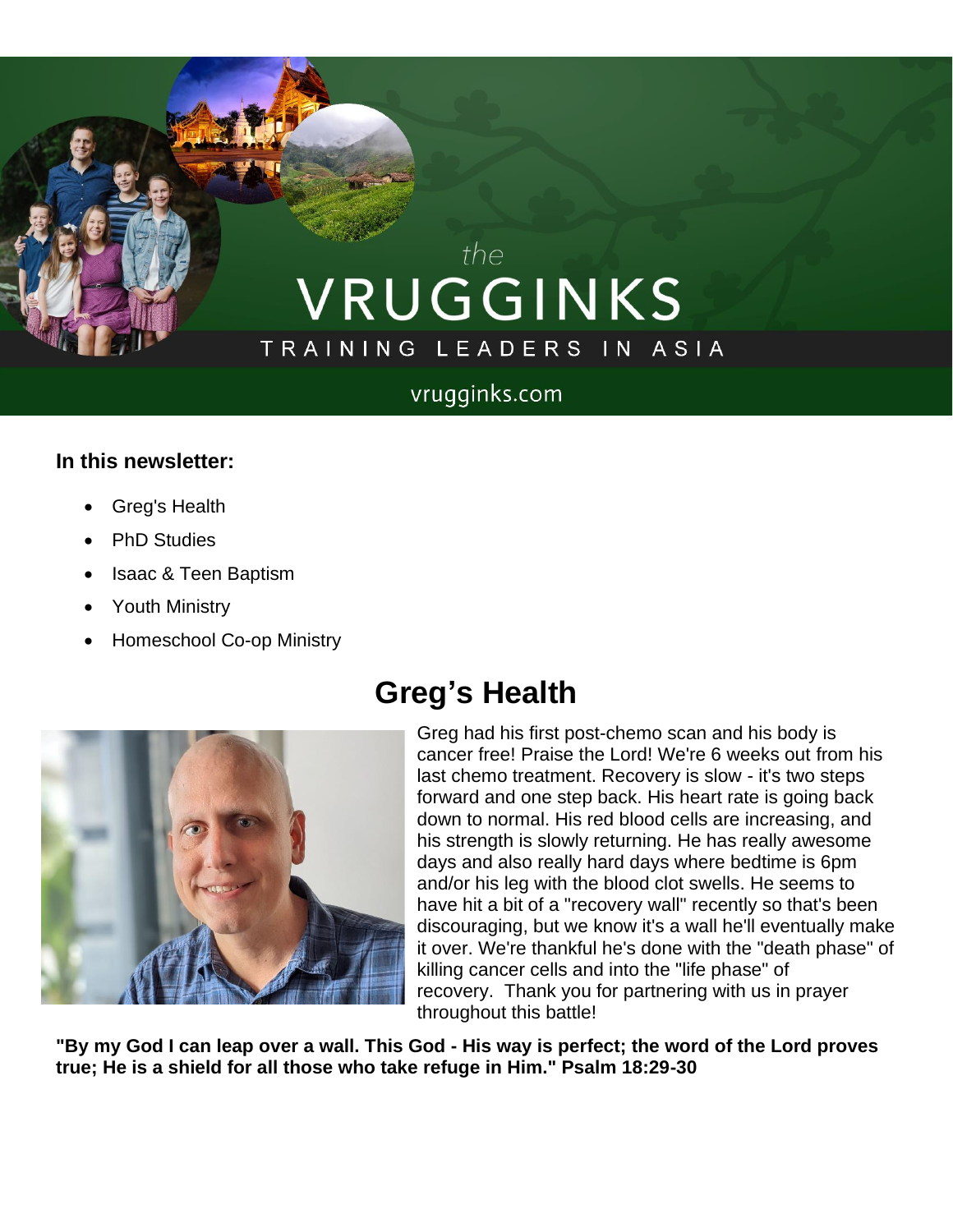### **Old Testament PhD Studies**

Last semester Greg got behind on his PhD due to his cancer diagnosis and chemo treatments. Thankfully the seminary was very understanding, but this semester ABTS has given him the semester off from teaching so he can catch up. This month Greg's been doing a lot of research and reading, and in the coming months he'll be doing a lot of writing. The goal remains for him to graduate in the spring of 2023. Please pray for Greg to remain strong enough to catch up on his PhD work and for him to know when it's time to call it quits for the day and rest his body.





### **Isaac & Teen Baptism**

This month Isaac was baptized! He asked for Greg to baptize him, so that was extra special. What a joy to see Isaac symbolically "die" to sin by going under the water and rise to "life" when he came up from the water!

Three of our youth group teens also got baptized that same day! It's such a joy to see our youth group teens making their parents' faith their own!





# **Youth Ministry**

This month we began meeting as a full youth group (6th-12th grade students) again! Since April 2021 we've been having separate middle school and high school youth group nights at our home due to Covid regulations, but this month our church received permission to begin meeting in-person again so youth group resumed as normal! It was such a joy to have all 40 of our teens together again for games, worship, and studying God's Word! We also were able to take our teens to a trampoline park this month and it was so much fun to hang out together (pictured left)!